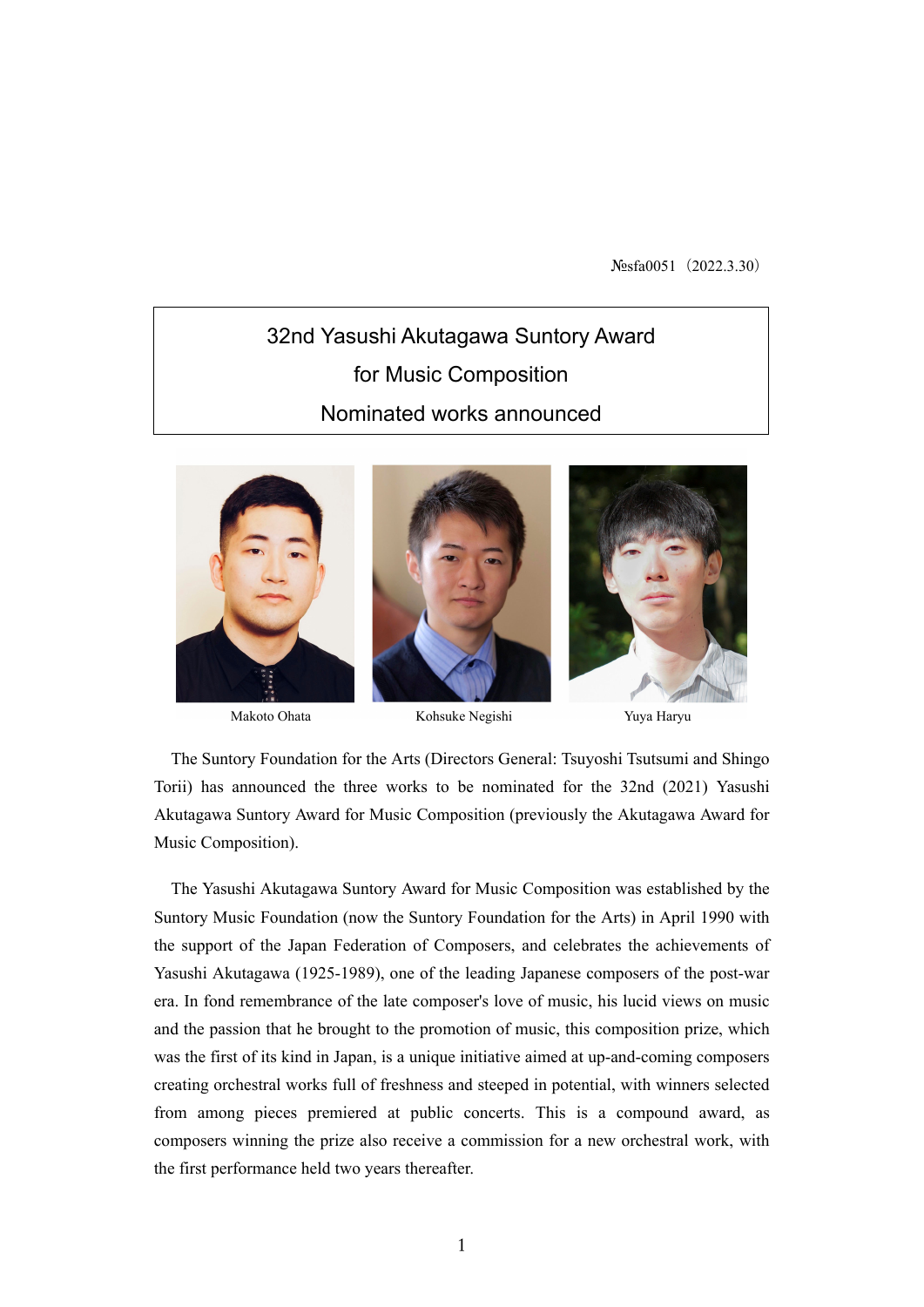In 2019, marked the 50th anniversary of the founding in 1969 of the parent organization of the Suntory Foundation for the Arts, the Torii Music Foundation, and also a change in the name to "the Yasushi Akutagawa Suntory Award for Music Composition," to make the spirit of the award clearer. At the same time, the prize-money was increased to ¥1,500,000. Going forward we will continue to support the young composers of Japan as they emerge onto a wider stage.

▽Selection process

On Monday, March 7, 2022, the three members of the selection committee, after careful consideration, came to a decision on the three nominated works by online. These were chosen from among orchestral pieces created by Japanese composers that were first performed in Japan or abroad during the period from January 1, 2021 to December 31, 2021, based on the music score and the recording of the first performance.

The three members of the selection committee were Norio Fukushi, Kenji Sakai and Akiko Yamane. (In alphabetical order)

 $\nabla$ The 32nd Yasushi Akutagawa Suntory Award for Music Composition nominated works

## **Makoto Ohata:** *JINK* **(2021)**

Premiered "Subscription Concert for the Introduction of New Graduates by the Geidai Philharmonia Orchestra, Tokyo" on May 28, 2021 at Tokyo University of the Arts, Sogakudo Concert Hall

#### **Kohsuke Negishi:** *Moonlight Hidden in the Clouds* **for Orchestra (2020)**

Premiered "Toru Takemitsu Composition Award 2021 Final Concert" on May 30, 2021 at Tokyo Opera City Concert Hall: Takemitsu Memorial

## **Yuya Haryu:** *A Lost Innocence Chase*Ⅱ **for Orchestra (2020-21)**

Premiered"The Museum of Creativity 2021 by the Geidai Philharmonia Orchestra, Tokyo" on June 4, 2021 at Tokyo University of the Arts, Sogakudo Concert Hall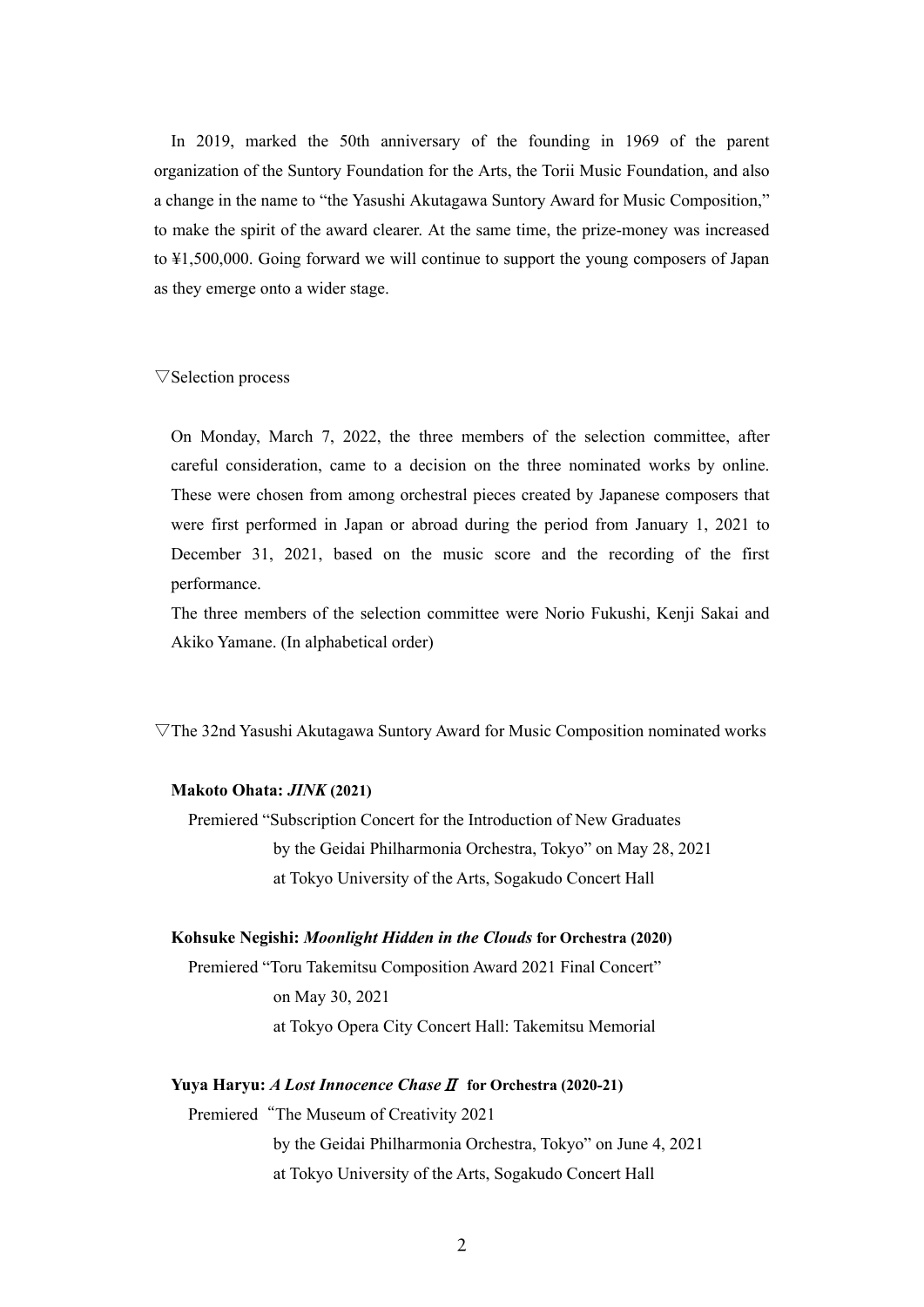## $\nabla$ Biography

### **Makoto Ohata**

Makoto Ohata was born on June 21, 1993 in Miyagi Japan and in his youth, he played the piano along with Japanese drums in private. In his college years, Makoto attended the Tokyo University of the Arts as well as Saitama University, where he studied composition and education. He has studied composition with Seiya Suzuki, Kunitaka Kokaji and Misato Mochizuki. He graduated from the TUA with a first-class honors degree in 2021. During 2018 - 2019, He investigated the Kagura music in Tohoku district, which greatly influenced his style of using traditional structure in contemporary music context. His music has been performed in several concerts in Japan by orchestras and ensembles such as the Geidai Philharmonia Orchestra.

#### **Kohsuke Negishi**

Kohsuke Negishi was born on June 7, 1998 in Saitama Japan and is currently a student at the Nihon University College of Art (Master's degree). He won first prize at the 37th JSCM Award for Composers (2020), the 31st Asahi Composition Award (2020) and the Toru Takemitsu Composition Award (2021). He has studied composition under Hiroyuki Itoh.

#### **Yuya Haryu**

Yuya Haryu was born on August 17, 1995 in Ibaraki Japan and raised in Chiba.He won the Prize at 35th JSCM (Japan Society for Contemporary Music) Award for Composers in 2018 and the 1st Prize at 89th Music Competition of Japan in 2020. He has studied composition with Jummei Suzuki, Mitsuhiro Kosaki, Hiroyuki Yamamoto and Tomoyuki Hisatome. He graduated from Aichi University of the Arts in 2018 and completed his master's degree in composition at Tokyo University of the Arts in 2021. He is the co-chairman of the composition group "Tampopo".